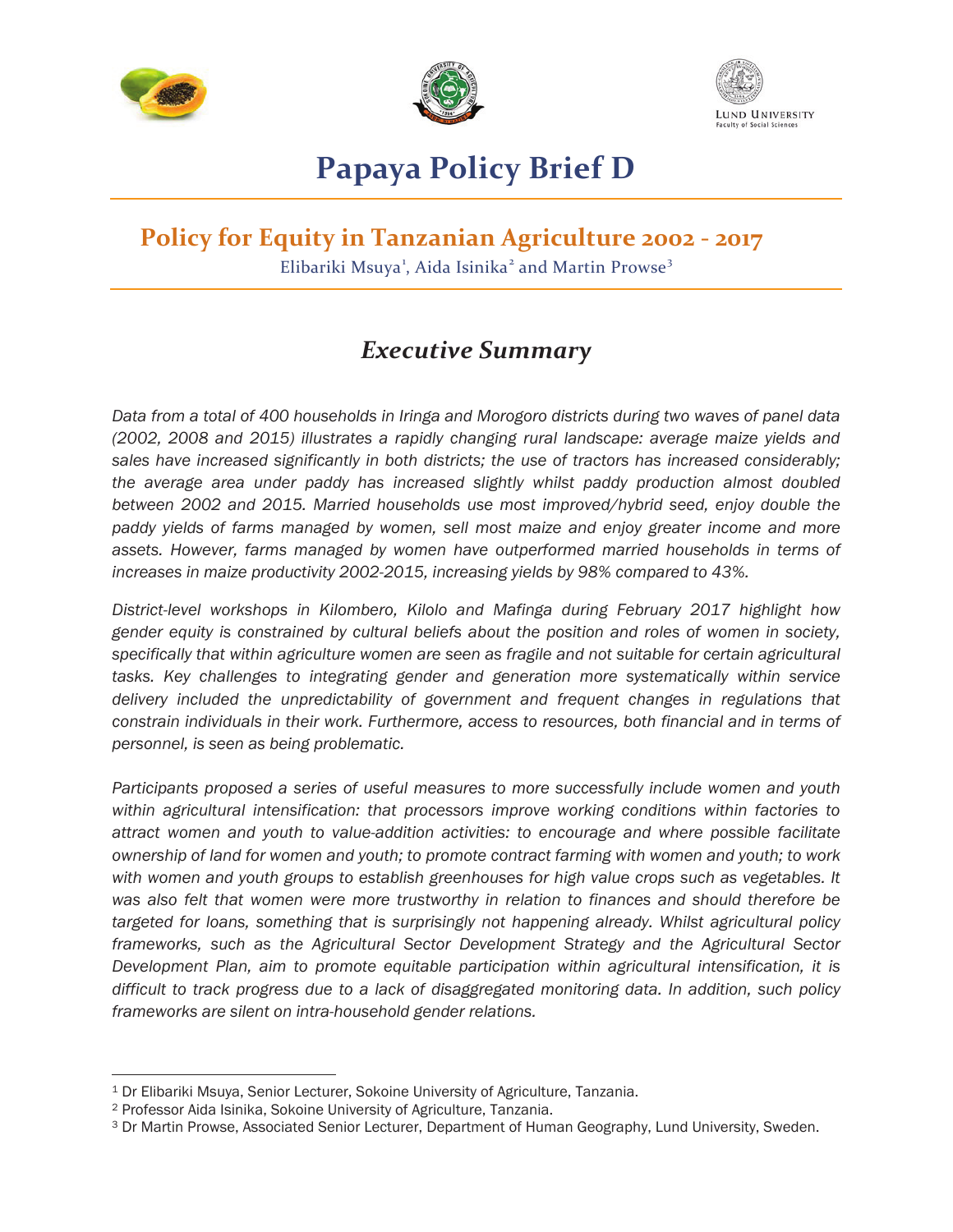

This policy brief offers an overview of the policy framework in Tanzania, district-level trends in agricultural intensification from Iringa and Morogoro followed by a description of stakeholders involved in agricultural intensification in these districts. Opinions of stakeholders were recorded during three district level workshops held in Kilombero, Kilomo and Mafinga in Tanzania during February 2017.

## **National Level Policy Framework and agricultural trends**

The key policy documents in mainland Tanzania are the Agricultural Sector Development Strategy (ASDS), implemented through the Agricultural Sector Development Programme (ASDP), now both in second phases. In 2013, a National Agricultural Policy was adopted. The main aim of these documents is to improve productivity and increase private sector investment within the agricultural sector, thus contributing to the National Strategy for Growth and Poverty Reduction (MKUKUTA). Tanzania also has an Agricultural Food Security Investment Plan (TAFSIP) under the Comprehensive Africa Agriculture Development Programme (CAADP). Smallholders are a key target group for these policies, with the aim of introducing them to commercial farming. Around 75% of resources went to the local level.4 Simultaneously, private sector agricultural programmes such as Kilimo Kwanza and the Green Belt Initiative are focusing on commercialization of agriculture and have been criticized for promoting large-scale agribusiness at the expense of smallholders.

Within these frameworks, the crucial role of women and youth in agriculture is recognized and there is an explicit aim to promote equitable participation in both production and benefits. While a number of concrete measures are proposed, such as improved access to credit, land, technology, training and market information for women and youths, it is difficult to track progress due to a lack of disaggregated monitoring data.5 Furthermore, the ASDS and the ASDP are silent on intra-household gender relations. The National Agriculture Policy of Tanzania does, however, recognize that there are social and cultural constraints to women's full participation in agriculture, aims for equitable participation in decision making and the eradication of cultural practices.

-

<sup>4</sup> Isinika, A and E. Msuya (2016) Gender and Inclusion: The Dynamics of Non-Farm/Farm Linkages for Pro-Poor Agricultural Growth in Tanzania, Afrint III Macro Study: Tanzania, https://goo.gl/2zdExC Retrieved 2016-10-31, C Deijl, (forthcoming) AgriFoSe 2030 Policy Baseline Report.

<sup>5</sup> Isinika and Msuya, ibid.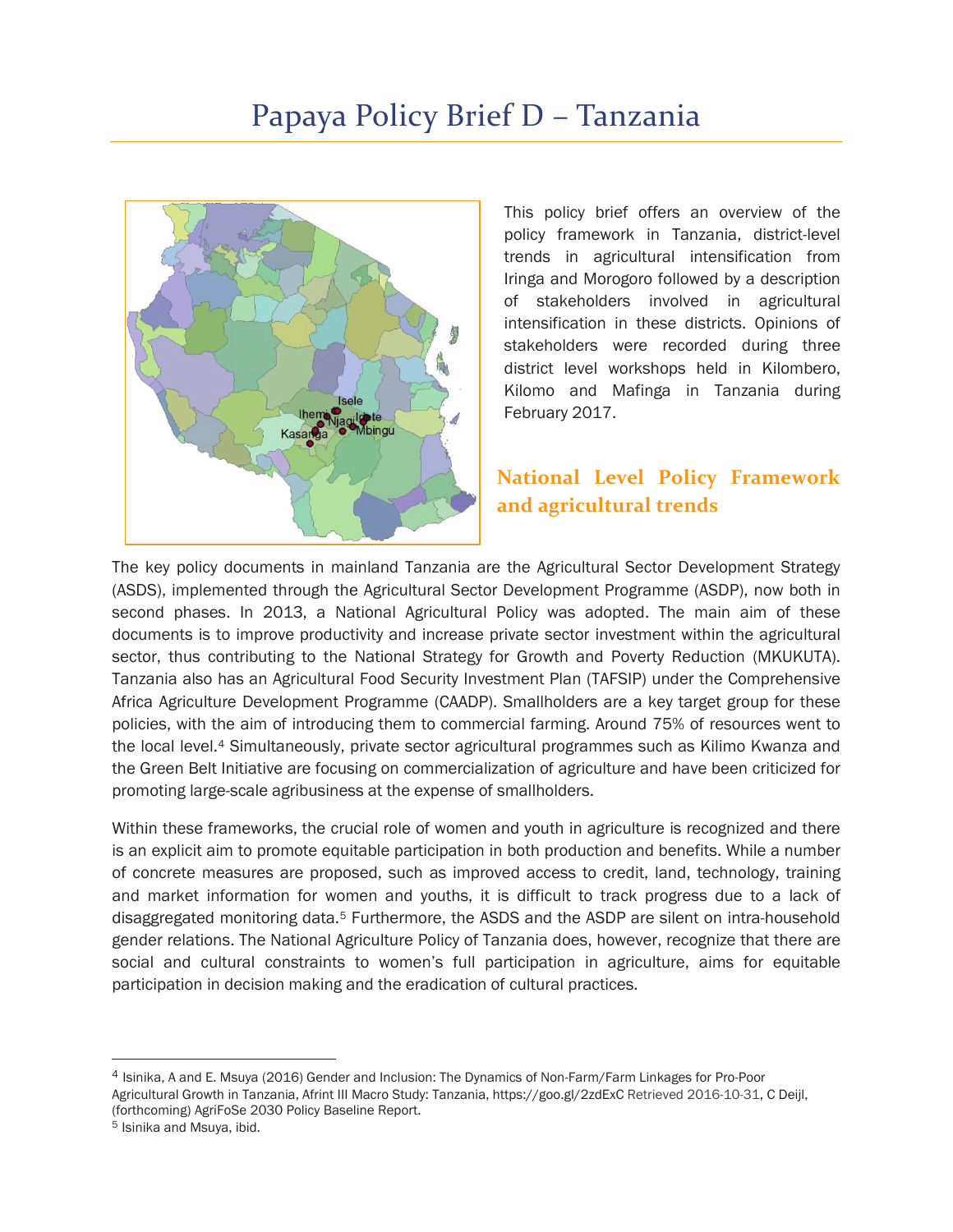## **District Level Agricultural Trends**

AFRINT research collected data from a total of 400 households in Iringa and Morogoro districts during three cross sections of panel data: 2002, 2008 and 2015. Table 1 shows the distribution of households per village. Table 2 shows the number of households headed by men and women included in the sample.

| Region       | <b>Divison</b> | Village           | 2002 | 2008 | 2015 |
|--------------|----------------|-------------------|------|------|------|
| Iringa       | Mlolo          | <b>Ihemi</b>      | 40   | 38   | 35   |
|              | Kilolo         | <b>Isele</b>      | 41   | 42   | 39   |
|              | Mazombe        | Kipaduka          | 43   | 41   | 41   |
|              | Kasanga        | Kasanga           | 40   | 40   | 39   |
|              | Ifwagi         | <b>Kitelewasi</b> | 40   | 41   | 39   |
| Morogoro     | Ifakara        | Idete             | 40   | 39   | 39   |
|              | Mang'ula       | Katurukila        | 39   | 43   | 42   |
|              |                | Kiberege          | 39   | 43   | 42   |
|              | Mngeta         | Mbingu            | 40   | 42   | 41   |
|              |                | Njagi             | 41   | 39   | 39   |
| <b>Total</b> |                |                   | 403  | 408  | 396  |

*Table 1: AFRINT households per village* 

#### *Table 2: Percentage of households headed by men and women per district.*

| Region       |      | Men  |      |      | Women |      |
|--------------|------|------|------|------|-------|------|
|              | 2002 | 2008 | 2015 | 2002 | 2008  | 2015 |
| Morogoro     | 81.9 | 85.0 | 84.7 | 18.1 | 15.0  | 15.3 |
| Iringa       | 77.9 | 82.2 | 72.0 | 22.1 | 17.8  | 28.0 |
| <b>Total</b> | 79.9 | 83.6 | 78.5 | 20.1 | 16.4  | 21.5 |

Table 3 shows that whilst the area under maize in these areas decreased between 2002 and 2008, it expanded again by 2015. During this time, the average maize yield has increased significantly in both districts (Table 4).

#### *Table 3: Average area under maize pure stand equivalent (ha)*

|              | (a)<br>2002<br>Season | (b)<br>2008<br>Season | (C)<br>2015<br>Season | (d)<br>% change |
|--------------|-----------------------|-----------------------|-----------------------|-----------------|
| Morogoro     | 0.623                 | 0.54                  | 0.62                  | 13.0            |
| Iringa       | 1.351                 | 1.14                  | 1.04                  | $-10.0$         |
| <b>Total</b> | 1.033                 | 0.87                  | 0.86                  | $-3.9$          |

#### *Table 4: Average maize yield (kg/hec)*

| Region   | (a)<br>2002<br>Season | (b)<br>2008<br>Season | (C)<br>2015<br>Season | (d)<br>% change |
|----------|-----------------------|-----------------------|-----------------------|-----------------|
| Iringa   | 1341                  | 1360.83               | 1755.12               | 22.5            |
| Morogoro | 560                   | 584.72                | 853.58                | 31.5            |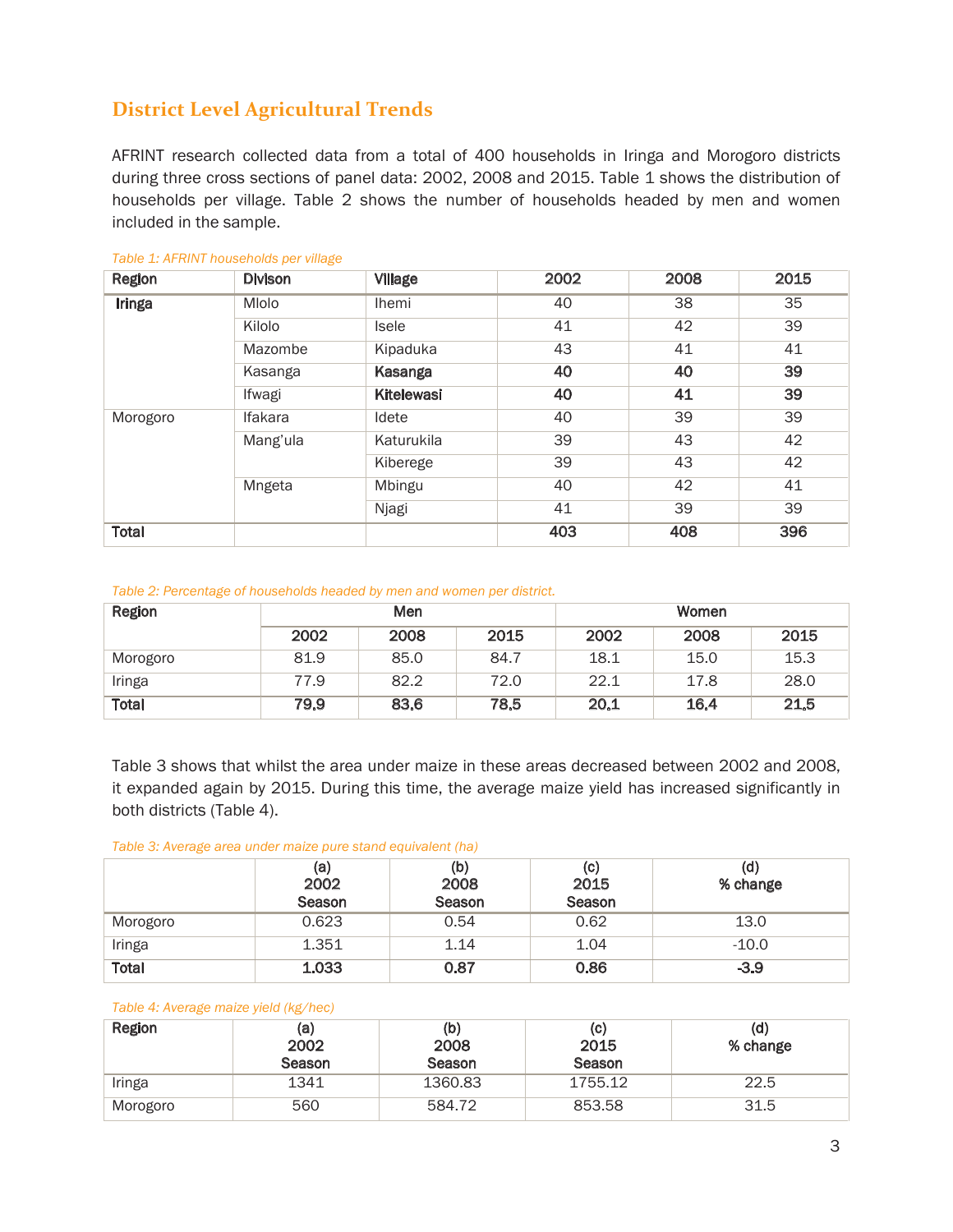|  | Total | . п. 1410. | $-200 - 20$<br>בט.כ | $\sim$ $\sim$ $\sim$ | つに<br>--- |
|--|-------|------------|---------------------|----------------------|-----------|
|--|-------|------------|---------------------|----------------------|-----------|

When we assess maize productivity across farms managed by men and women which have kept the same marital status across all three cross sections, we find farms managed by women have increased maize yields from 777kgs in 2002 to 1540kgs per hectare in 2015 (a 98.2% increase), compared to from 1036kgs and 1481kgs per hectare for men (a 43% increase). Regarding the type of seeds used, only 12% of households in Morogoro used improved/hybrid seeds in 2015 whilst in Iringa the figure was higher at 27%. The use of hybrid seed varieties was highest households headed by men (Table 5).

*Table 5: Type of seed used 2015 season by gender* 

|                                       | Women<br>$(n=74)$ | Men<br>$(n=283)$ | All (n=357) |
|---------------------------------------|-------------------|------------------|-------------|
| Traditional                           | 83.8              | 78.8             | 79.8        |
| variety (OPV, composites)<br>Improved | 13.5              | 14.5             | 14.3        |
| Hybrid                                | 2.7               | 6.7              | 5.9         |

During the study period, the most common method of crop preparation remained hoe cultivation. The use tractors had increased considerably between 2002 and 2015 in both districts (Table 6).

#### *Table 6: Main means of land preparation for maize (% households)*

|                   |      | Iringa |      | Morogoro |      | All  |  |
|-------------------|------|--------|------|----------|------|------|--|
|                   | 2008 | 2015   | 2008 | 2015     | 2008 | 2015 |  |
| Hoe cultivation   | 59   | 52     | 96   | 54       | 75   | 53   |  |
| Oxen ploughing    | 39   | 38     |      | 27       | 22   | 33   |  |
| Tractor ploughing | າ    | 10     | 3    | 19       | 3    | 14   |  |

Table 7 shows that about 53% of households in Morogoro and 60% in Iringa sold maize in the 2015 season. Households headed by men sold more maize (1,279kgs) than households headed by women (568kgs). Furthermore, the amount of maize sold increased from 2002 to 2015.

#### *Table 7: Average amount of maize sold by household 2002, 2008 and 2015*

|              | 2002   | 2008    | 2015    |
|--------------|--------|---------|---------|
| Morogoro     | 411.39 | 518.19  | 629.39  |
| Iringa       | 962.93 | 1007,12 | 1219.90 |
| Whole sample | 707.18 | 834,21  | 966,83  |

Tables 8 - 11 show details on paddy rice production. The average area under paddy increased slightly whilst paddy production almost doubled between 2002 and 2015. Table 10 shows that the yields of households headed by women were almost half those of households headed by men in 2015. Table 11 shows that the majority of paddy is sold.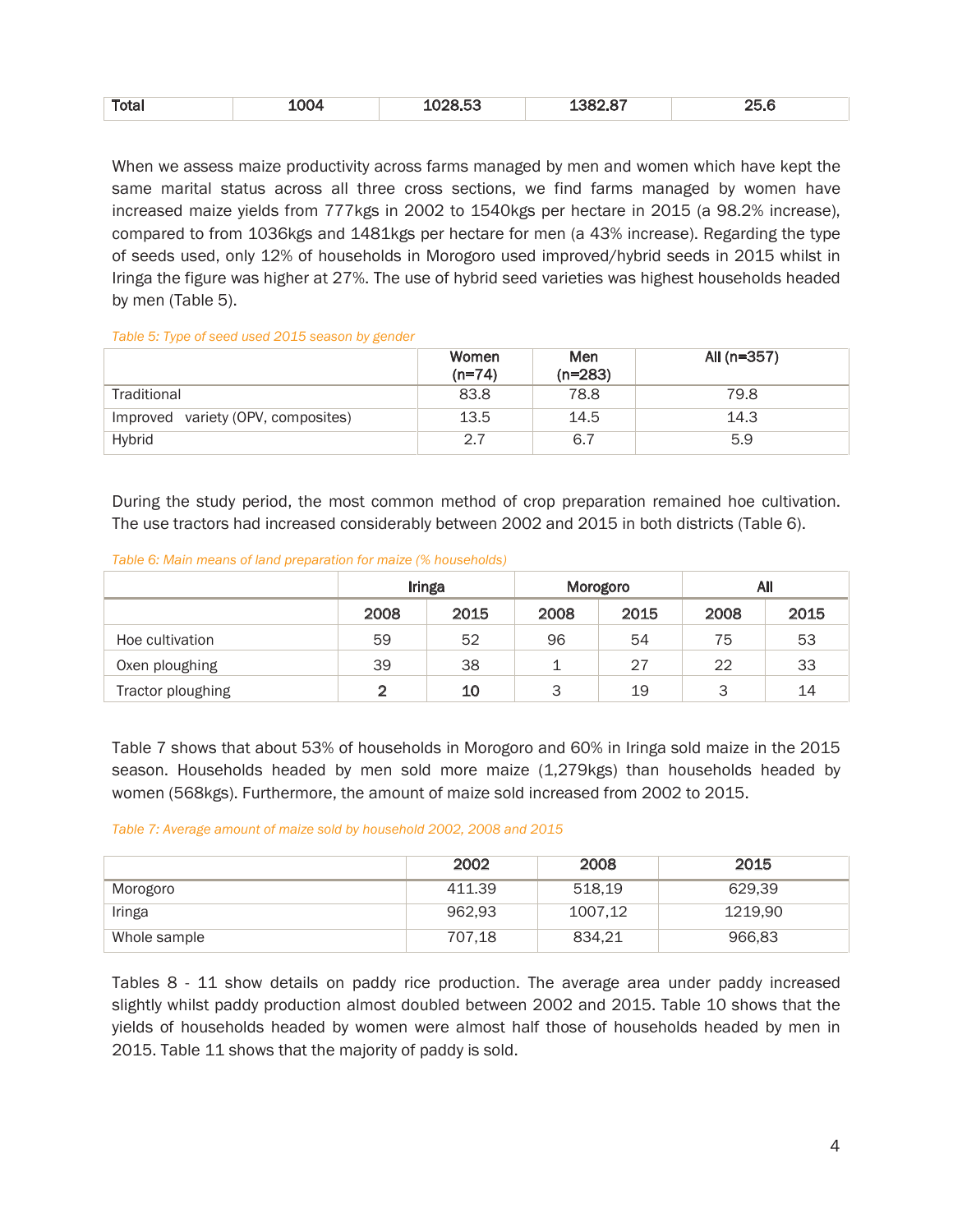#### *Table 8: Average area under paddy (ha) with respect to gender 2002, 2008 and 2015 seasons*

|                | 2002 | 2008 | 2015 |
|----------------|------|------|------|
| N              | 194  | 189  | 195  |
| Mean area (ha) | 1.02 | 0.92 | 117  |
| Std. Dev.      | 0.73 | 0.56 | 0.93 |

#### *Table 9 Paddy production (kg) 2002, 2008 and 2015*

|      | (a)<br>2002 | (b)<br>2008 | (C)<br>2015 |
|------|-------------|-------------|-------------|
| N    | 193         | 193         | 195         |
| Mean | 1577.00     | 1370.26     | 2815.82     |

#### *Table 10: Average paddy yield by gender 2015, kgs/hec*

|           | Women   | Men     |
|-----------|---------|---------|
| N         | 30      | 163     |
| Mean      | 1706.30 | 2954.12 |
| Std. Dev. | 1268.04 | 2824.52 |

#### *Table 11: Average Paddy sold per household (kg) 2002, 2008 and 2015 seasons*

|      |             | ______      |             |                          |
|------|-------------|-------------|-------------|--------------------------|
|      | (a)<br>2002 | (b)<br>2008 | (C)<br>2015 | (d)<br>% change          |
| N    | 49          | 141         | 174         | $\overline{\phantom{a}}$ |
| Mean | 1007        | 896.29      | 1901.45     | 52.9                     |

Table 12 provides an overview of the main sources of income of households in the two districts in 2015. Household income was higher for households headed by men whilst the proportion of income accruing from farm and non-farm activities was similar for both types of households. Morogoro enjoys a higher proportion of income from farm sources, especially from staple food crops.

#### *Table 12: Household income sources 2015 by gender and region*

|                                    | Women<br>$(n=80)$ | <b>Men</b><br>$(n=293)$ | Iringa<br>$(n=183)$ | Morogoro<br>$(n=190)$ |
|------------------------------------|-------------------|-------------------------|---------------------|-----------------------|
| Household annual income (USD/year) | 441.98            | 670.67                  | 564.71              | 676.44                |
| Ratio food staple                  | 44.26             | 38.26                   | 23.34               | 55.15                 |
| Ratio micro business               | 18.00             | 18.64                   | 21.47               | 15.67                 |
| Non-farm                           | 30.51             | 30.45                   | 34.42               | 26.62                 |
| Farm                               | 69.49             | 69.11                   | 65.47               | 72.85                 |
| Total                              | 100               | 99.56                   | 99.88               | 99.47                 |

Table 13 and 14 provide an overview of the standard of living in the Iringa and Morogoro by looking at assets owned by household and house standards disaggregated by gender of the household head. In relation to house standards, an increase over time can be seen. However, in terms of assets owned, it can be seen that households headed by men were significantly better off than households headed by women in 2015.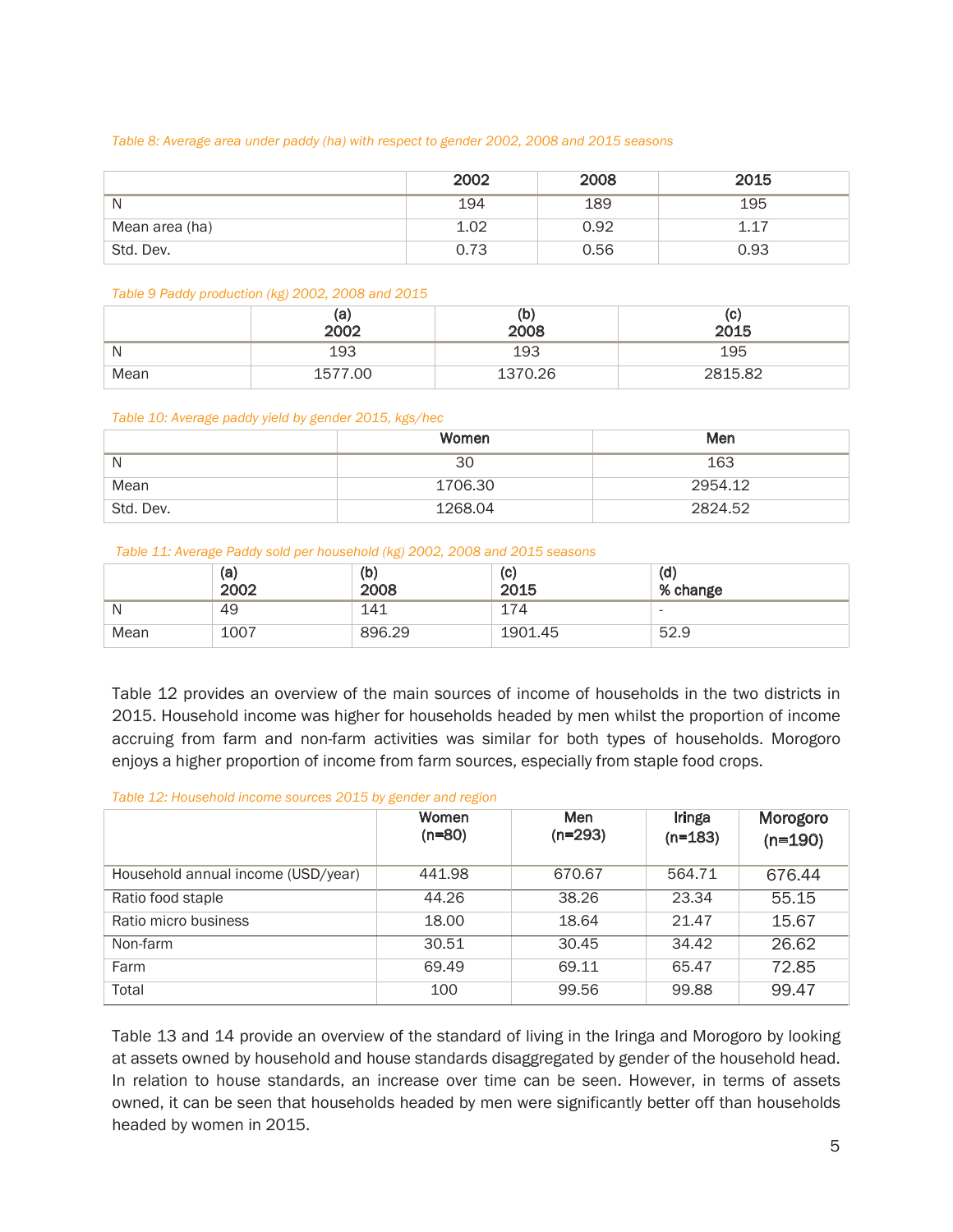|  |  |  | Table 13: Assets owned by household |  |
|--|--|--|-------------------------------------|--|
|--|--|--|-------------------------------------|--|

| <b>Assets</b>                  | Women<br>$(n=85)$ | Men<br>$(n=311)$ | Morogoro<br>$(n=203)$ | <b>Iringa</b><br>$(n=193)$ | All<br>$(n=396)$ |
|--------------------------------|-------------------|------------------|-----------------------|----------------------------|------------------|
| Mobile or stationary telephone | 65.9              | 76.5             | 79.3                  | 68.9                       | 74.2             |
| <b>Bicycle</b>                 | 42.4              | 76.5             | 77.8                  | 60.1                       | 69.2             |
| Sofa set                       | 11.8              | 21.2             | 14.8                  | 23.8                       | 19.2             |
| Motor bike                     | 8.2               | 15.1             | 11.8                  | 15.5                       | 13.6             |
| TV-set                         | 4.7               | 11.9             | 11.3                  | 9.3                        | 10.4             |
| Sewing machine                 | 7.1               | 9.6              | 9.9                   | 8.3                        | 9.1              |
| Kerosene or other modern stove | 7.1               | 7.1              | 9.4                   | 4.7                        | 7.1              |
| Gas cooker                     | 0.0               | 1.0              | 1.0                   | 0.5                        | 0.8              |
| Car                            | 0.0               | 0.3              | 0.0                   | 0.5                        | 0.3              |

#### *Table 14: House standards by gender and years*

|                                                            | Women<br>$(n=85)$ | <b>Men</b><br>$(n=311)$ | 2002                     | 2008 | 2015 |
|------------------------------------------------------------|-------------------|-------------------------|--------------------------|------|------|
| Mud house with thatched grass                              | 14.5              | 14.3                    | 52                       | 30.0 | 14.4 |
| Mud house with iron sheet roof                             | 34.9              | 22.1                    | 20                       | 20.0 | 24.9 |
| Brick/block house with iron sheet roof                     | 45.8              | 59.9                    | 27                       | 48.0 | 56.9 |
| Modern block house with iron sheet roof and<br>paved floor | 4.8               | 3.6                     | $\overline{\phantom{a}}$ |      | 3.8  |

The information above points to how increased intensification has resulted in increased productivity. This in turn has led to higher household incomes due to higher participation of households in markets. This has resulted in improved livelihoods measured in terms of access to food and improvements in housing quality. In both districts it can be seen that housing standards have improved when comparing 2002 and 2015 results. Despite this it can be seen that households headed by women are lagging behind, farming less land and therefore having less produce to sell at market. Furthermore, market access for women is limited due to both transportation issues, but also cultural issues.

The opportunities and challenges faced by district-level stakeholders in relation to including women and youth in sustainable agricultural intensification are summarized in Tables 15 and 16 below. These included cultural beliefs about the position and roles of women in society and in agriculture, that women are seen as fragile and not suitable for certain agricultural tasks as well as general male chauvinism. Furthermore, there was a perception that women are not proactive enough and are therefore not included.

All participants in the workshops took women and youth into consideration when working with sustainable agricultural intensification and that they have a fair amount of freedom in carrying out their work and can thus take measures to increase equity in intensification. They say women and youth as one of their main target groups and that targeting initiatives at them would have a positive impact on development dynamics. It was also felt that women were more trustworthy in relation to finances and should therefore be targeted for loans, something that is not happening currently.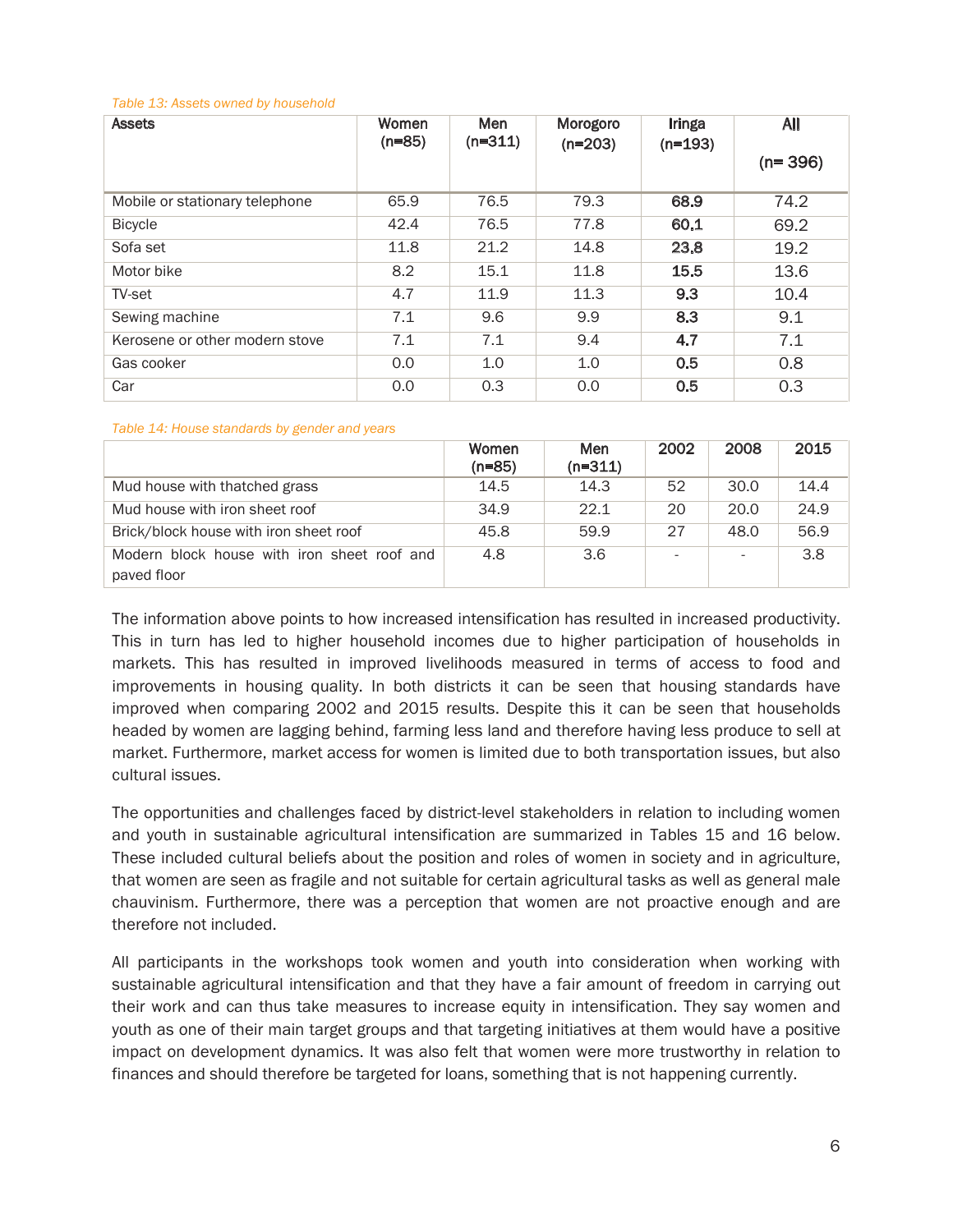Key challenges included the unpredictability of government and frequent changes in regulations, such as export bans, that constrain individuals in their work. Furthermore, access to resources, both financial and human capacity, was problematic. In Mufindi, it was pointed out that the formalization of farmer's groups was complex and time consuming which had an impact on the timely accessibility of financial and other services that require a formally registered organization. Papaya is working with stakeholders from 2017-2020 to increase the likelihood of women and youth contributing to agricultural intensification and reaping benefits therefrom.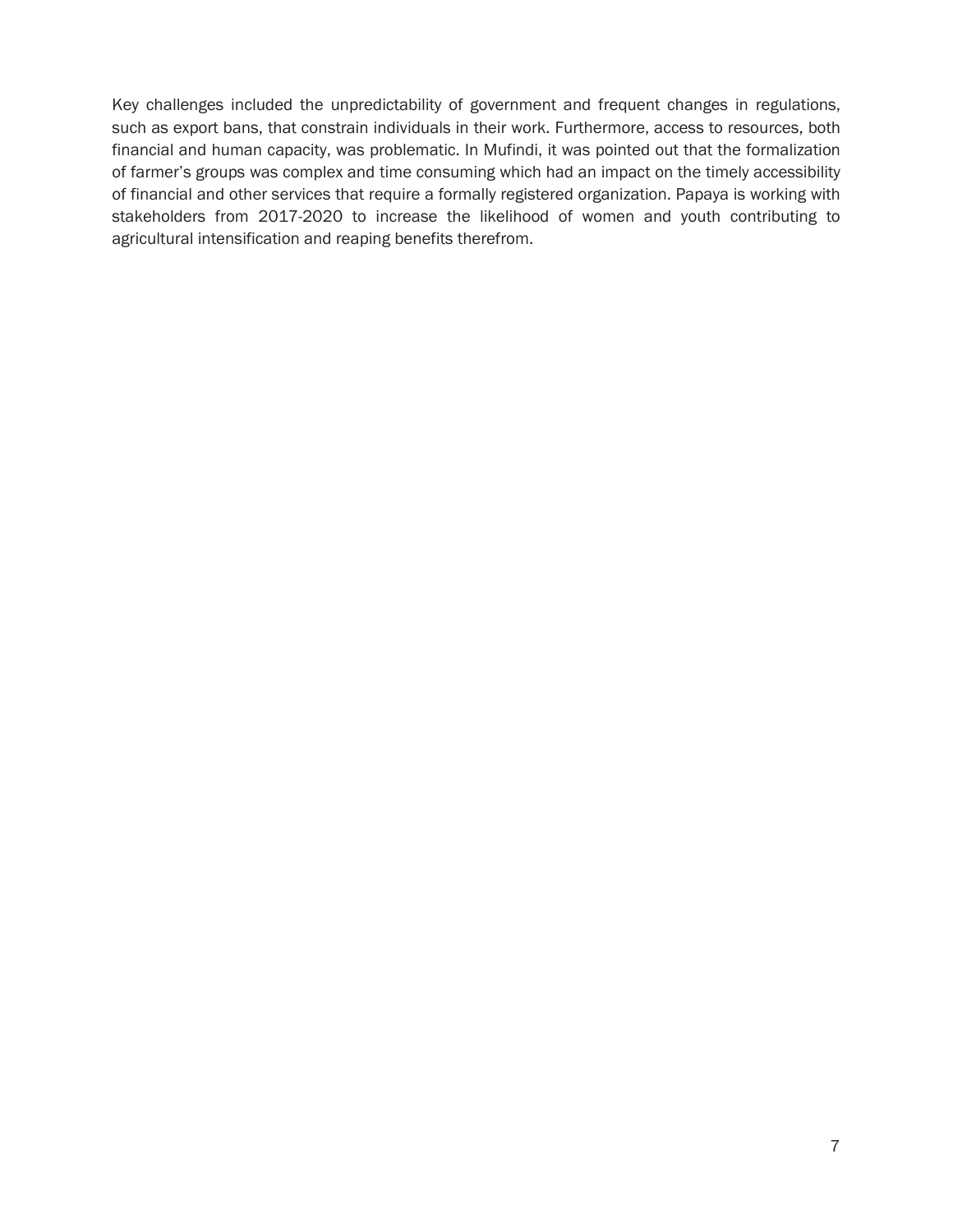| <b>Actor Groups</b>            | Kilombero                                                  | Kilolo                                       | Mufindi                                           |
|--------------------------------|------------------------------------------------------------|----------------------------------------------|---------------------------------------------------|
| <b>Government</b> (Central and | <b>Extension officers</b>                                  | $\sqrt{ }$                                   | $\sqrt{ }$                                        |
| Local)                         | <b>Extending Rice Production Project</b>                   |                                              |                                                   |
|                                | National Environmental Management Council                  | National Environmental Management<br>Council |                                                   |
|                                |                                                            | Rufiji Basin                                 |                                                   |
|                                | Kilombero District Council                                 | <b>Kilolo district Council</b>               | Mufindi district council                          |
|                                | <b>Ifakara Township Authority</b>                          |                                              | Mafinga Township Authority                        |
| <b>Private Entities</b>        | <b>Kilombero Plantation Limited</b>                        | Mtanga Farm                                  | <b>YARA</b> international                         |
|                                | Kilombero Valley Teak Company                              | <b>BALTON</b> (t) Limited                    | Uniliver                                          |
|                                | Kilombero Sugar Company - ILOVO                            |                                              | <b>Green resources Limited</b>                    |
|                                | Input suppliers                                            |                                              |                                                   |
|                                | Processors                                                 |                                              |                                                   |
|                                | <b>TAN RICE limited</b>                                    |                                              |                                                   |
| <b>Research / Projects</b>     | Kilombero Agricultural Training and Research<br>Institute  | Growing Africa's Agriculture (AGRA)          | Kifyulilo<br>Agriculture<br>Research<br>Institute |
|                                | Tanzania Agriculture Partner                               | $\sqrt{ }$                                   | $\sqrt{}$                                         |
|                                |                                                            |                                              | Ihanzutwa Agriculture Training Center             |
|                                |                                                            |                                              | East Africa<br>Diary<br>Development<br>Project    |
|                                |                                                            |                                              | Tea Research Institute (TRIT)                     |
| <b>NGOs</b>                    | Kilombero Valley Environmental Development<br>Organization | One Acre Fund                                | $\sqrt{ }$                                        |
|                                | Rural Urban Development Initiative                         | $\sqrt{ }$                                   |                                                   |
|                                | Tanzania Staples Value Chain (NAFAKA)<br>Project           | $\sqrt{ }$                                   | $\sqrt{ }$                                        |
|                                | <b>Africa Wildlife Foundation</b>                          | <b>RUTUBA Farm</b>                           | <b>COASI</b>                                      |
|                                |                                                            | <b>Bill Clinton Foundation</b>               | <b>FIPS Africa</b>                                |
|                                |                                                            | Mwanzo bora                                  |                                                   |
|                                |                                                            | <b>CEFA</b>                                  |                                                   |
| <b>Development Partners</b>    | Japan International Cooperation Agency                     | $\sqrt{ }$                                   |                                                   |
|                                |                                                            | <b>USAID</b>                                 |                                                   |
|                                |                                                            | <b>World Bank</b>                            |                                                   |
| <b>Financial Institutions</b>  | National Micro Finance Bank                                | $\sqrt{}$                                    | $\sqrt{ }$                                        |
|                                | Tanzania Agricultural Development Bank                     | $\sqrt{}$                                    | $\sqrt{ }$                                        |
|                                | Opportunity TZ                                             | <b>CRDB Bank Plc</b>                         |                                                   |
|                                | <b>YETU Microfinance</b>                                   | <b>Mazombe SACCOS</b>                        |                                                   |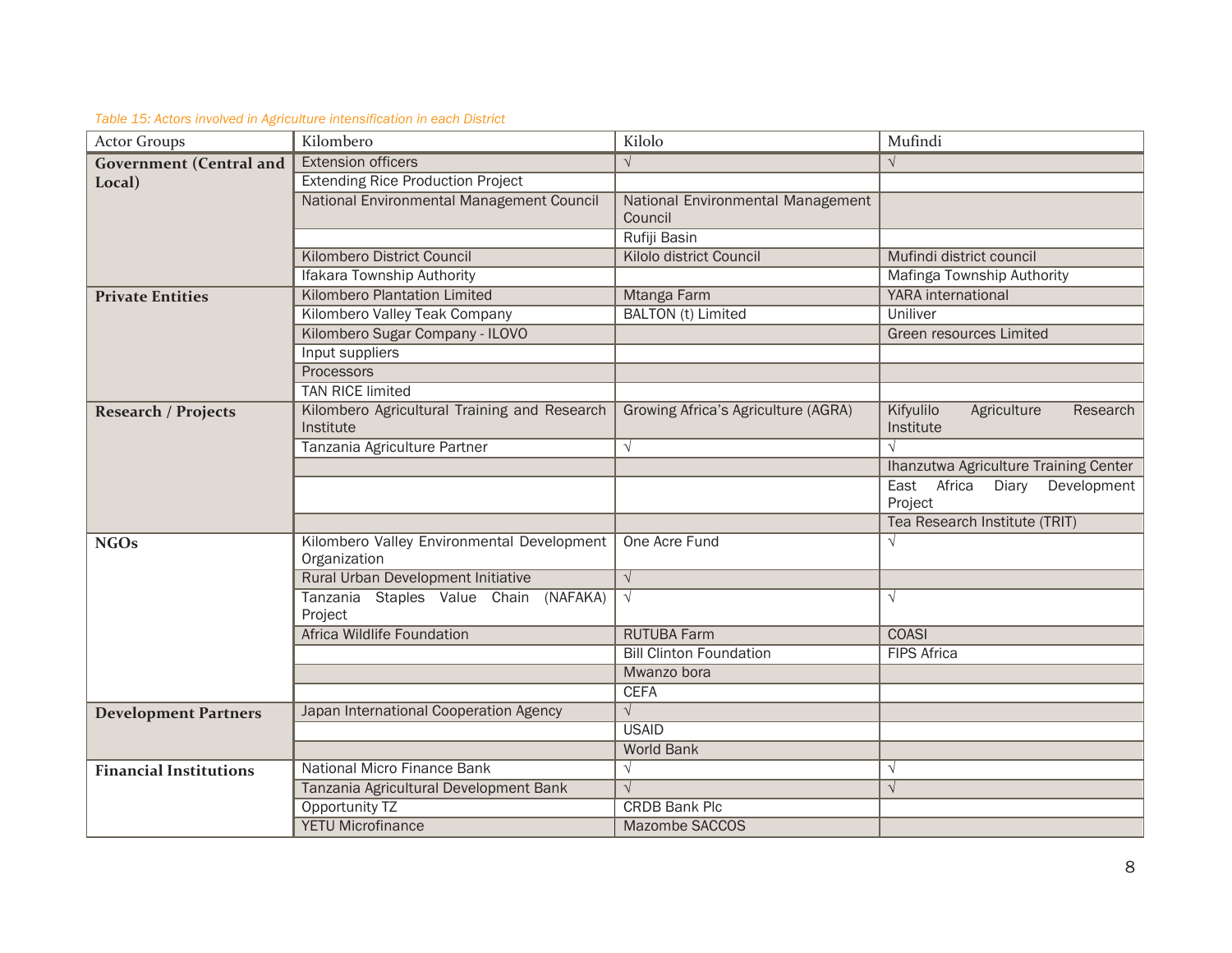|                            | <b>FINCA International</b>                 | Malimbichi SACCOS |                                    |
|----------------------------|--------------------------------------------|-------------------|------------------------------------|
|                            |                                            | MUCOBA Bank       |                                    |
| <b>Farmer Organization</b> | MVIWATA                                    |                   | Tanzania Farmers Association (TFA) |
|                            | Irrigation organization (IO)               |                   |                                    |
|                            | Association of Kilombero Rice Growers      |                   |                                    |
|                            | Tanzania Chamber of Commerce, Industry and |                   |                                    |
|                            | Agriculture                                |                   |                                    |

*Table 16: Changes needed for higher integration of gender and generation in sustainable intensification* 

| <b>Actor Groups</b>               | Kilombero                                                                                                                                                                                       | Kilolo                                                                                                                                                                                                                          | Mufindi                                                                                                                                                                                                                 |
|-----------------------------------|-------------------------------------------------------------------------------------------------------------------------------------------------------------------------------------------------|---------------------------------------------------------------------------------------------------------------------------------------------------------------------------------------------------------------------------------|-------------------------------------------------------------------------------------------------------------------------------------------------------------------------------------------------------------------------|
| Government (Central and<br>Local) | Continue to provide policy guidelines that<br>emphasise women and youth inclusion.                                                                                                              | Improved extension services with<br>special emphasis on women and youth<br>$\overline{\mathsf{in}}$<br>sustainable<br>engagement<br>agricultural intensification<br>Work to have land use management<br>policy for each village | Continue to set aside funds for<br>integration of gender and generational<br>equity<br>Ensuring each village has an extension<br>officer<br>Enable extension officers to use new<br>technology to reach women and youth |
| <b>Private Entities</b>           | Processors to improve working environment<br>to attract women and youth in value<br>addition activities                                                                                         |                                                                                                                                                                                                                                 | Promote contract farming with women<br>and youth                                                                                                                                                                        |
| Research/ Projects                | Research activities should involve women<br>and youth more.<br>Provide capacity building on behaviour<br>change about women and youth integration<br>in agricultural intensification activities |                                                                                                                                                                                                                                 | Special training privileges for women<br>and youth                                                                                                                                                                      |
| <b>NGOs</b>                       | Work more with women and youth in their<br>activities. Selection criteria of beneficiaries,<br>more attention should be given to women<br>and youth.                                            | Encouraged farmers especially women<br>and youth to work in groups                                                                                                                                                              | Capacity building for women and youth<br>to analyze and utilize opportunities<br>available in sustainable agriculture<br>intensification                                                                                |
|                                   | Encourage and where possible facilitate<br>ownership of land for women and youth.                                                                                                               |                                                                                                                                                                                                                                 | Work with women and youth groups to<br>establish greenhouses for high value<br>crops such as vegetables                                                                                                                 |